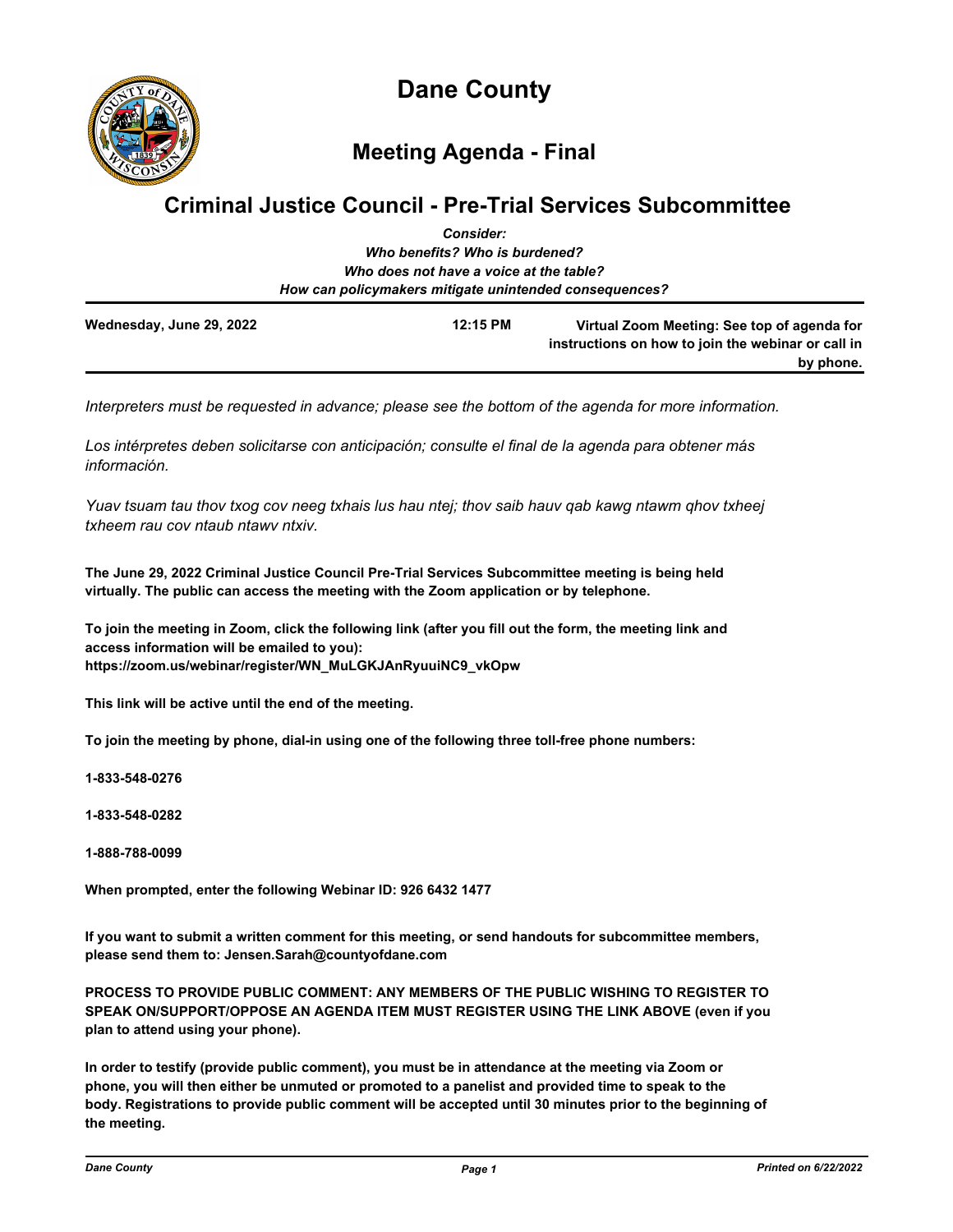## **A. Call To Order**

## **B. Consideration of Minutes**

**1.** [2022 MIN-085](http://dane.legistar.com/gateway.aspx?m=l&id=/matter.aspx?key=23001) MINUTES OF THE APRIL 13, 2022 CRIMINAL JUSTICE COUNCIL - PRE-TRIAL SERVICES SUBCOMMITTEE

> [2022 MIN-085](http://dane.legistar.com/gateway.aspx?M=F&ID=04b48b57-0ddf-496d-a480-4001cb6b20bb.pdf) *Attachments:* [4.13.22 CJC Pre-Trial Registrations](http://dane.legistar.com/gateway.aspx?M=F&ID=41c2a554-a993-4c37-9d65-8fe1480fb3c3.pdf)

**C. Action Items**

*NONE*

#### **D. Presentations**

*NONE*

#### **E. Reports to Committee**

1. PSA Legacy Site: Dane County

2022 PSA LEGACY SITE: DANE COUNTY PRESENTATION

[PRES-032](http://dane.legistar.com/gateway.aspx?m=l&id=/matter.aspx?key=23043)

*Attachments:* [2022 PRES-032](http://dane.legistar.com/gateway.aspx?M=F&ID=083fed12-b810-4b4f-bd7f-ba1839031ce6.pdf)

- 2. Community conversation planning
- 3. Pretrial Office
- 4. Future research

## **F. Future Meeting Items and Dates**

*Next Meeting: August 10th at 12:15, location to be determined*

*Future Agenda Item: Peer supports in Pretrial-Pima County Presentation*

#### **G. Public Comment on Items not on the Agenda**